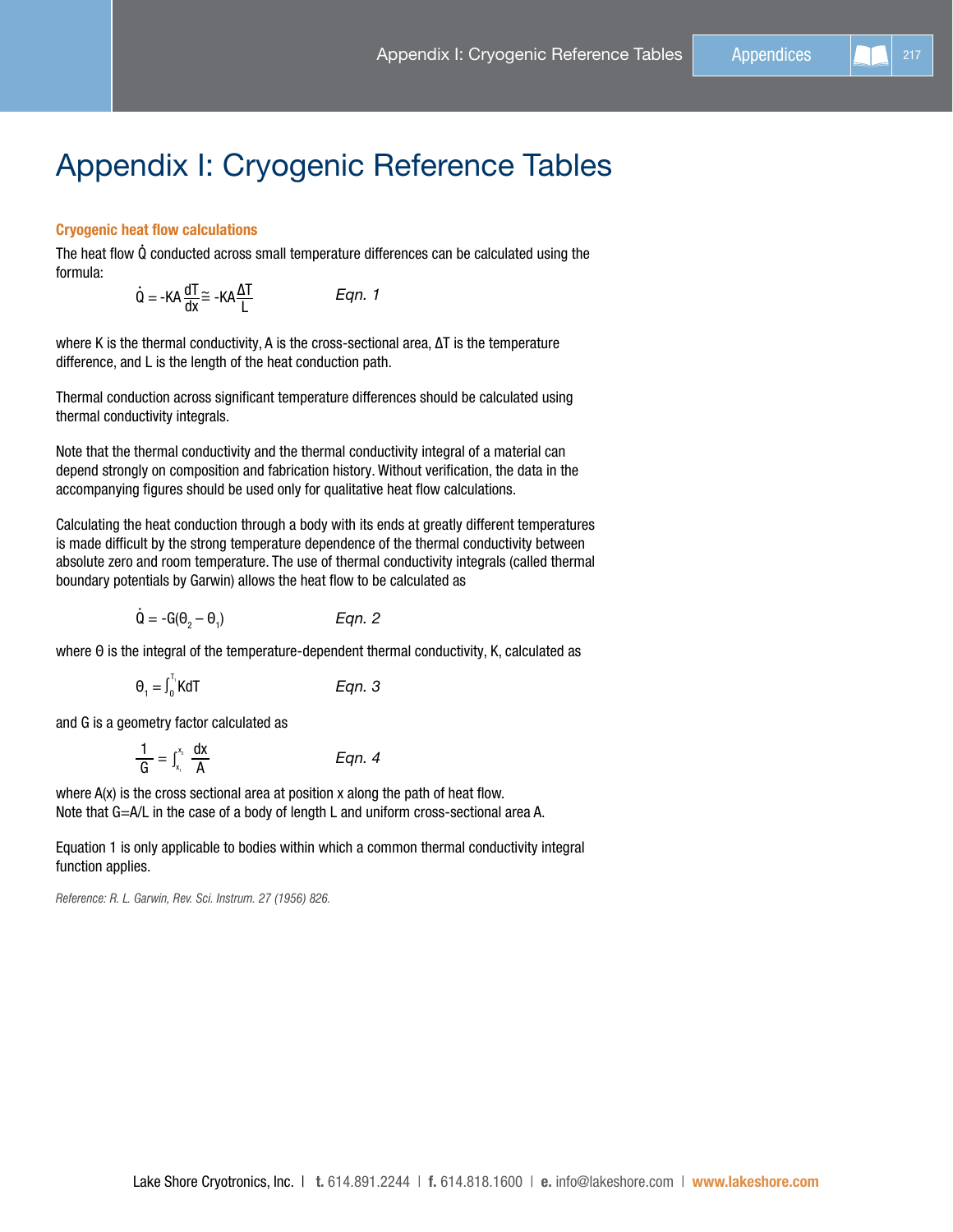## Figure 1—Thermal conductivity of selected materials

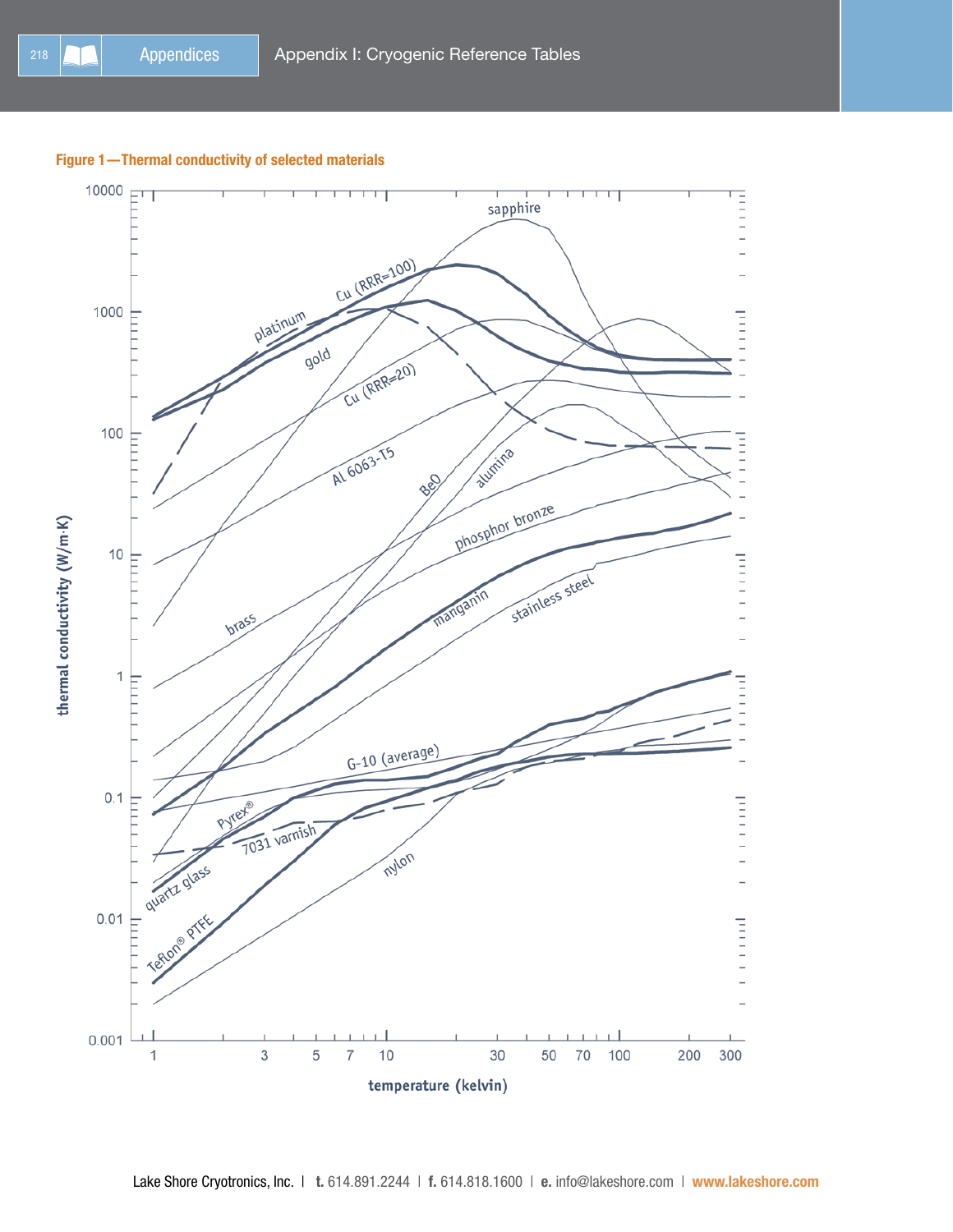

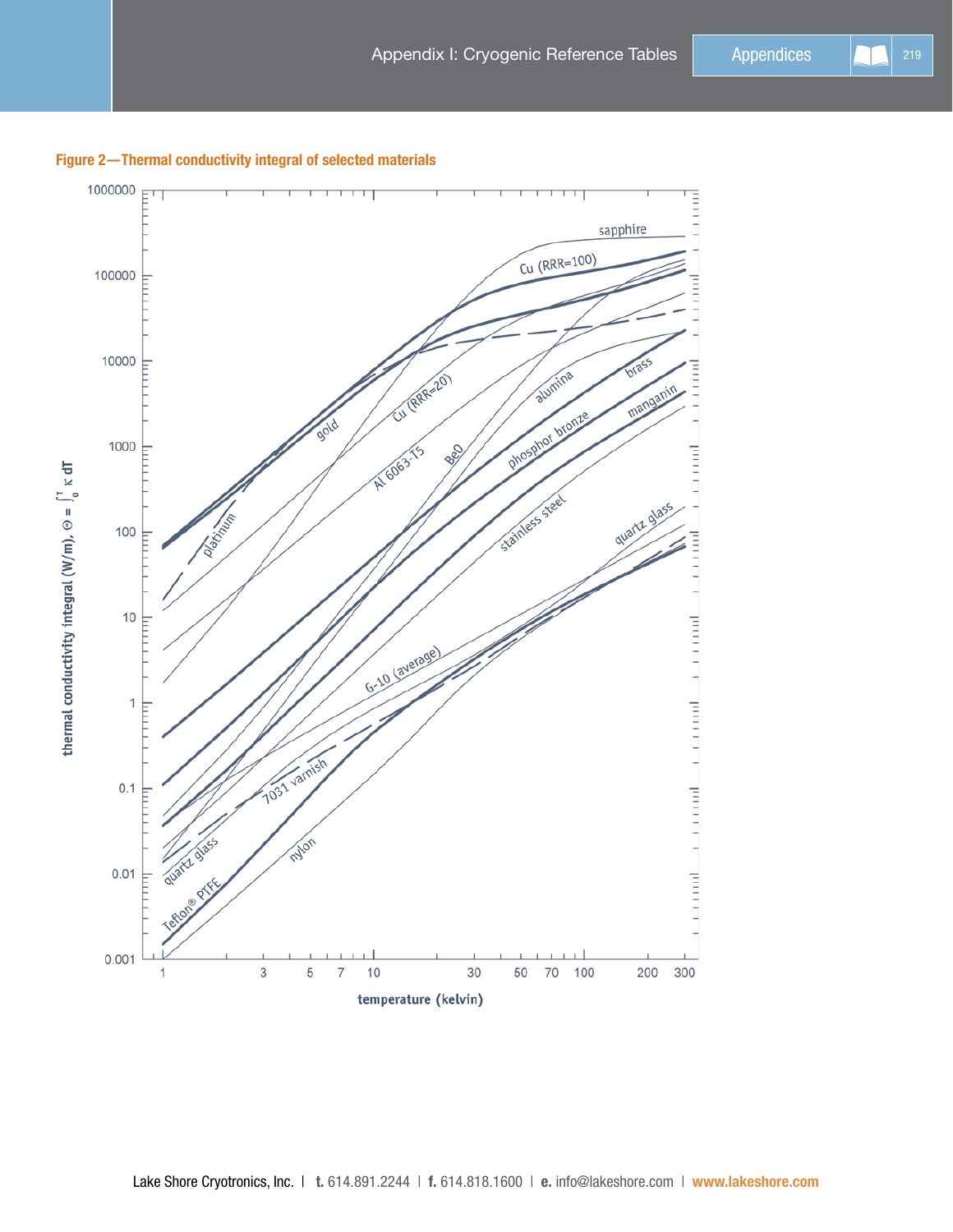## Table 1—Thermodynamic properties for various cryogenic liquids

|                 | Temperature (K) pressure |                                |                       | <b>Latent heat of vaporization</b> |                                |                                                 |       |                          |
|-----------------|--------------------------|--------------------------------|-----------------------|------------------------------------|--------------------------------|-------------------------------------------------|-------|--------------------------|
|                 | <b>Triple point</b>      | <b>Normal boiling</b><br>point | <b>Critical point</b> | <b>Triple point</b><br>(kPa)       | <b>Critical point</b><br>(kPa) | <b>Critical density</b><br>(kg/m <sup>3</sup> ) | (J/g) | <b>Density</b><br>(g/ml) |
| Helium          | $2.1768^a$               | 4.222                          | 5.1953                | 5.048                              | 227.46                         | 69.64                                           | 20.6  | 0.13                     |
| Hydrogen        | 13.8                     | 20.28                          | 32.94                 | 7.042                              | 1283.8                         | 31.36                                           | 441   | 0.07                     |
| Neon            | 24.5561                  | 27.09                          | 44.44                 | 43.35                              | 2703                           | 483.23                                          | 86    | 1.20                     |
| Nitrogen        | 63.15                    | 77.36                          | 126.26                | 12.46                              | 3399                           | 313.11                                          | 199   | 0.81                     |
| Oxygen          | 54.36                    | 90.19                          | 154.58                | 0.148                              | 5043                           | 436.14                                          | 213   | 1.14                     |
| Argon           | 83.8                     | 87.28                          | 150.86                | 68.9                               | 4906                           | 535.70                                          | 162   | 1.40                     |
| Krypton         | 115.76                   | 119.77                         | 209.39                | 73.2                               | 5496                           | 910.75                                          | 108   | 2.40                     |
| Xenon           | 161.36                   | 165.04                         | 289.74                | 81.6                               | 5821                           | 1100                                            | 96    | 3.10                     |
| CO <sub>2</sub> | 216.58                   |                                | 304.21                | 518.16                             | 7384                           | 466.51                                          | 571   | 1.56                     |
| Methane         | 90.69                    | 111.63                         | 190.55                | 11.7                               | 4599                           | 162.65                                          | 510   | 0.42                     |
| Ethane          | 90.35                    | 184.55                         | 305.33                | 0.0011                             | 4871                           | 206.73                                          | 489   | 0.55                     |
| Propane         | 85.47                    | 231.07                         | 369.85                | $0.1 \times 10^{-6}$               | 4248                           | 220.49                                          | 425   | 0.58                     |
| Ammonia         | 195.49                   | 239.81                         | 406.65                | 0.0662                             | 11627                          | 237.57                                          | 1371  | 0.68                     |

*a Triple point values for helium are those of the lambda point*

## Table 2—Gamma radiation-induced calibration offsets as a function of temperature for several types of cryogenic temperature sensors

|                              |                  | Radiation-induced offset (mK) at temperature |                 |                 |                 |                 |
|------------------------------|------------------|----------------------------------------------|-----------------|-----------------|-----------------|-----------------|
|                              | <b>Model</b>     | 4.2 K                                        | 20K             | 77 K            | 200 K           | 300 K           |
| Platinum <sup>b</sup>        | PT-103           | <b>NA</b>                                    | $-15$           | $-10^{d}$       | 10 <sup>d</sup> | 10 <sup>d</sup> |
| Rhodium-iron <sup>b</sup>    | <b>RF-100-AA</b> | 2 <sup>d</sup>                               | 15 <sup>d</sup> | 15 <sup>d</sup> | 5 <sup>d</sup>  | 5 <sup>d</sup>  |
| Cernox <sup>™b</sup>         | CX-1050-SD       | $-10$                                        | $-10d$          | $-5d$           | 25 <sup>d</sup> | 25 <sup>d</sup> |
| Carbon-glass <sup>b</sup>    | CGR-1-1000       | $-30$                                        | $-140$          | $-700$          | $-1300$         | $-3400$         |
| Germanium <sup>b</sup>       | GR-1400-AA       | $-5$                                         | $-20$           | $-25$           | <b>NA</b>       | <b>NA</b>       |
| Ruthenium oxide <sup>b</sup> | R0600            | 20                                           | 150             | d               | d               | <b>NA</b>       |
| GaAlAs diode <sup>b</sup>    | <b>TG-120P</b>   | $-15$                                        | $-25$           | 2200            | 2500            | 400             |
| Silicon diode <sup>b</sup>   | DT-470-SD        | 25                                           | 1000            | 1300            | 1000            | 2700            |
| Silicon diode <sup>b</sup>   | DT-500P-GR-M     | 350                                          | 50              | 20              | 250             | 300             |
| Silicon diode <sup>b</sup>   | <b>SI-410-NN</b> | 600                                          | 2000            | 300             | 450             | 1400            |
| Platinum <sup>c</sup>        | PT-103           | <b>NA</b>                                    | $-50$           | 5 <sup>d</sup>  | 50              | 75              |
| $Rhodium$ -iron $c$          | RF-800-4         | 5 <sup>d</sup>                               | 15 <sup>d</sup> | 25              | 10 <sup>d</sup> | $-15d$          |
| $Rhodium$ -iron $c$          | <b>RF-100-AA</b> | $-5d$                                        | $-5d$           | 5 <sup>d</sup>  | $-10^{d}$       | 5 <sup>d</sup>  |
| Carbon-glass <sup>c</sup>    | CGR-1-1000       | $-25$                                        | $-175$          | $-1400$         | $-4200$         | $-6500$         |
| Germanium <sup>c</sup>       | GR-1400-AA       | 2 <sup>d</sup>                               | 2 <sup>d</sup>  | 5 <sup>d</sup>  | NА              | NА              |
| GaAlAs diode <sup>c</sup>    | <b>TG-120P</b>   | $-50$                                        | $-75$           | 700             | 600             | $-250$          |
| Silicon diode <sup>c</sup>   | DT-470-SD        | $+20$                                        | $-200$          | 1500            | 11000           | 18000           |
| Silicon diode <sup>c</sup>   | DT-500P-GR-M     | 10 <sup>d</sup>                              | 10 <sup>d</sup> | $-5d$           | $-5d$           | $-100$          |

*<sup>b</sup> Sensors were irradiated in situ at 4.2 K with a cobalt-60 gamma source at a dose rate of 3,000 Gy/hr to a total dose of 10,000 Gy (1 × 106 rad)*

 $^c$  Sensors were irradiated at room temperature with a cesium-137 gamma source at a dose of 30 Gy/hr to a total dose of 10,000 Gy (1  $\times$  10 $^{\circ}$  rad)

*<sup>d</sup> Deviations smaller than calibration uncertainty*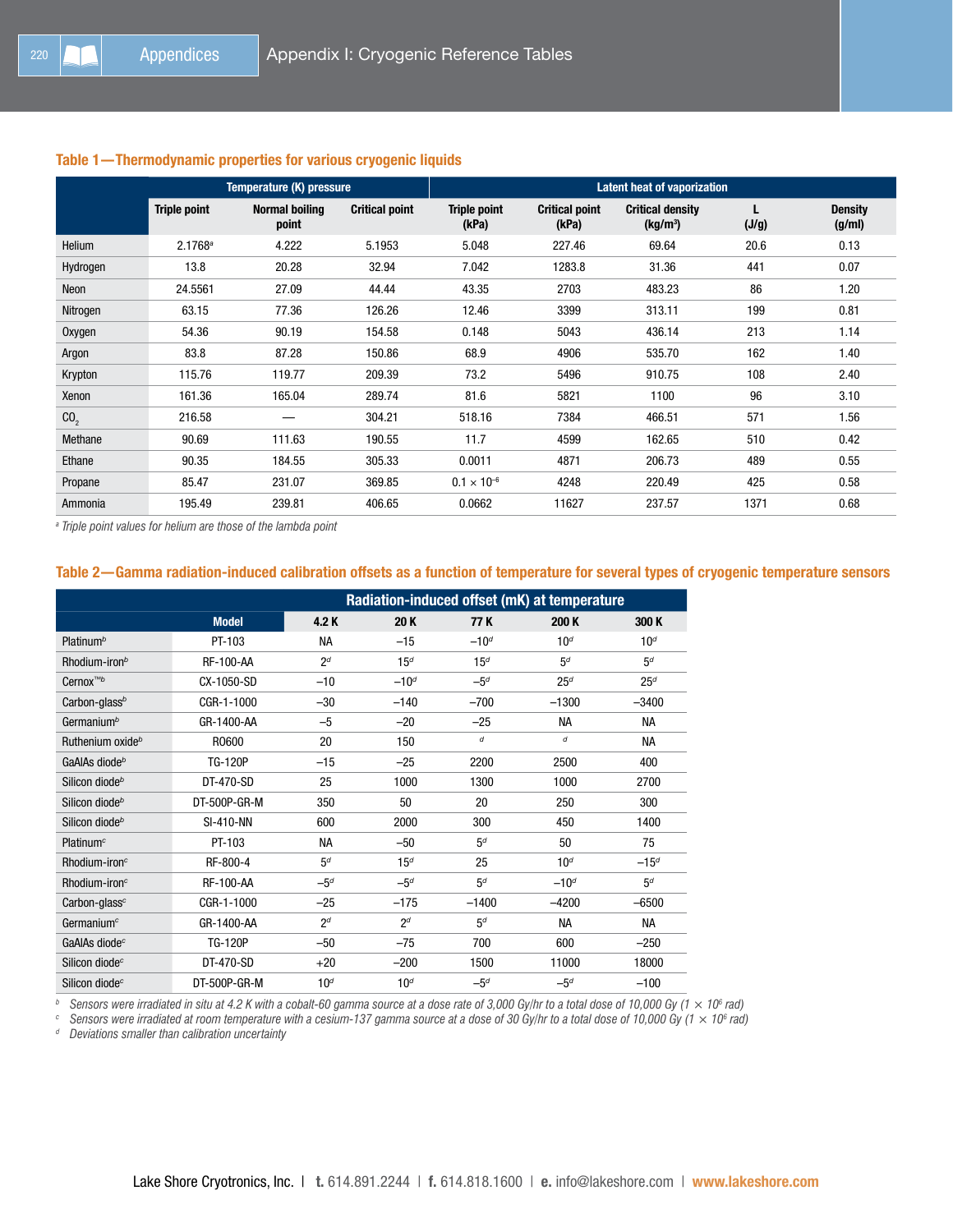# Table 3—Vapor pressure of some gases at selected temperatures in Pascal (Torr)

|                | 4 K                                       | 20K                                         | 77 K                                      | 150 K                                     | <b>Triple</b> <sup>e</sup> point<br>temperature |
|----------------|-------------------------------------------|---------------------------------------------|-------------------------------------------|-------------------------------------------|-------------------------------------------------|
| Water          |                                           |                                             |                                           | $1.33 \times 10^{-4}$ (10 <sup>-7</sup> ) | 273 K                                           |
| Carbon dioxide |                                           |                                             | $1.33 \times 10^{-5}$ (10 <sup>-8</sup> ) | 1333 (10)                                 | 217 K                                           |
| Argon          |                                           | $1.33 \times 10^{-10}$ (10 <sup>-13</sup> ) | 21332 (160)                               | h                                         | 84 K                                            |
| Oxygen         |                                           | $1.33 \times 10^{-10}$ (10 <sup>-13</sup> ) | 19998 (150)                               | h                                         | 54 K                                            |
| Nitrogen       |                                           | $1.33 \times 10^{-8}$ (10 <sup>-11</sup> )  | 97325 (730)                               | g                                         | 63 K                                            |
| Neon           |                                           | 4000 (30)                                   | $\boldsymbol{g}$                          | g                                         | 25K                                             |
| Hydrogen       | $1.33 \times 10^{-4}$ (10 <sup>-7</sup> ) | 101,325 (760)                               | g                                         | g                                         | 14 K                                            |

*Note: estimates—useful for comparison purposes only (1 Torr = 133.3 Pa)*

*<sup>e</sup> Solid and vapor only at equilibrium below this temperature; no liquid*

<sup>f</sup> *Less than 10–13 Torr*

*<sup>g</sup> Greater than 1 atm*

*<sup>h</sup> Above the critical temperature, liquid does not exist*

# Table 4—Thermal contraction of selected materials between 293 K and 4 K

|                                        | <b>Contraction</b><br>(per 10 <sup>4</sup> ) |
|----------------------------------------|----------------------------------------------|
| Teflon <sup>®</sup>                    | 214                                          |
| Nylon                                  | 139                                          |
| Stycast <sup>®</sup> 1266              | 115                                          |
| SP22 Vespel®                           | 63.3                                         |
| Stycast <sup>®</sup> 2850FT            | 50.8                                         |
| Stycast <sup>®</sup> 2850GT            | 45                                           |
| AI                                     | 41.4                                         |
| Brass (65% Cu/35% Zn)                  | 38.4                                         |
| Сu                                     | 32.6                                         |
| Stainless steel                        | 30                                           |
| Quartz a-axis                          | 25                                           |
| Quartz c-axis                          | 10                                           |
| Quartz mean,<br>for typical transducer | 15                                           |
| Titanium                               | 15.1                                         |
| Ge                                     | 9.3                                          |
| Pyrex <sup>®</sup>                     | 5.6                                          |
| Si                                     | 2.2                                          |

## Table 5—Electrical resistivity of alloys (in µΩ·cm)

|                      | Resistivity (295 K) | (4.2 K)  |
|----------------------|---------------------|----------|
| <b>Brass</b>         | 7.2                 | 4.3      |
| Constantan           | 52.5                | 44       |
| CuNi (80% Cu/20% Ni) | 26                  | 23       |
| Evanohm <sup>®</sup> | 134                 | 133      |
| Manganin             | 48                  | 43       |
| Stainless steel      | 71 to 74            | 49 to 51 |